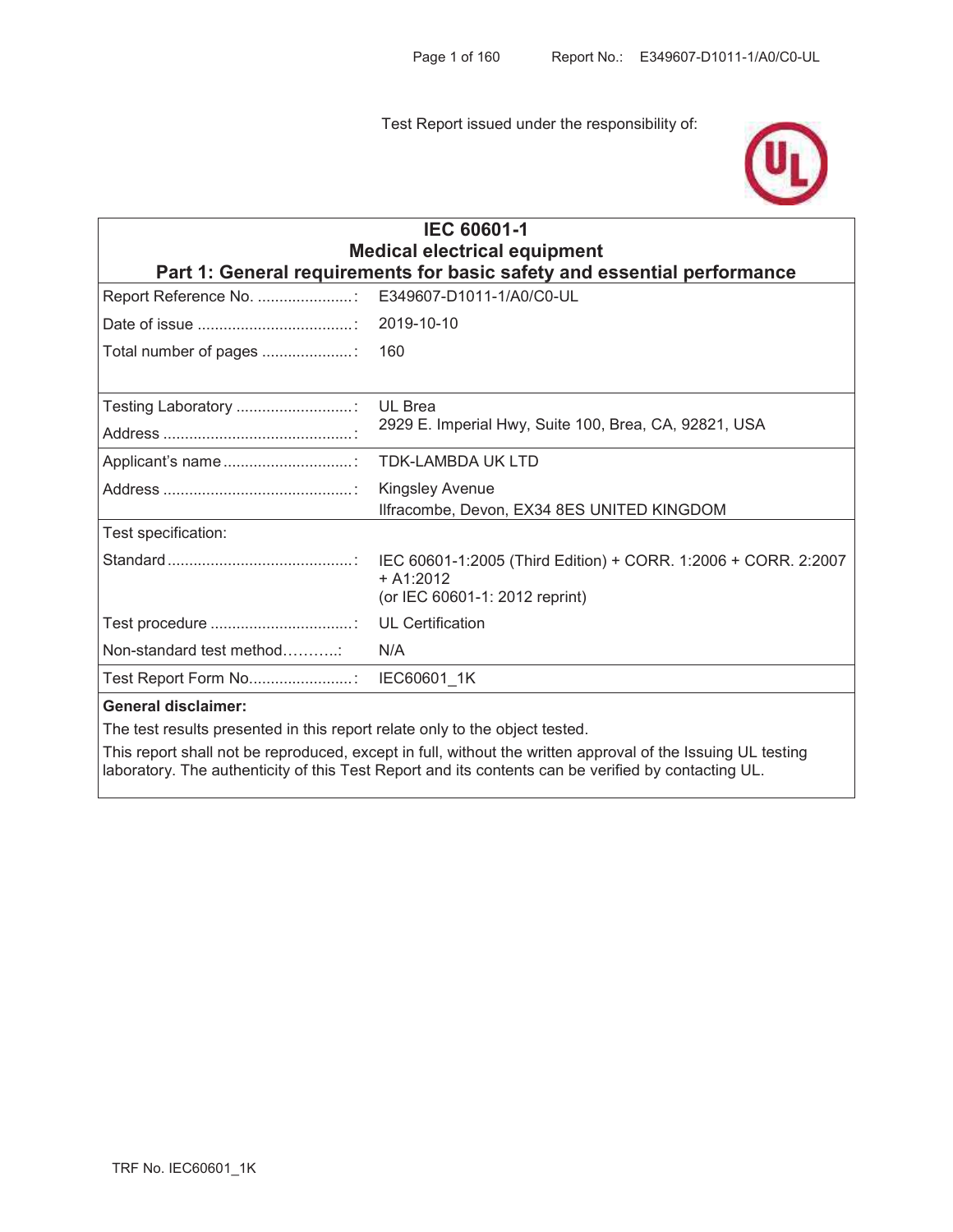| Test item description:                   |                                                                                         | Switch Mode Power Supply                                                                                                             |  |  |
|------------------------------------------|-----------------------------------------------------------------------------------------|--------------------------------------------------------------------------------------------------------------------------------------|--|--|
| Trade Mark:                              | N/A                                                                                     |                                                                                                                                      |  |  |
|                                          |                                                                                         | <b>TDK-Lambda</b>                                                                                                                    |  |  |
| Manufacturer:                            |                                                                                         | Same as Applicant                                                                                                                    |  |  |
| Model/Type reference:                    |                                                                                         | CUS400M, (may be prefixed and followed by alphanumeric<br>characters - See model differences section for details of<br>nomenclature) |  |  |
| Ratings:                                 |                                                                                         | 100-240 Vac, 47-63Hz, 5.75A Max                                                                                                      |  |  |
|                                          | Output:<br>CUS400M-12 output: 12-13.2Vdc 33.5A<br>CUS400M-24 output: 24-26.4Vdc 16.7A   |                                                                                                                                      |  |  |
|                                          | Each output has a range shown in the table above which is factory<br>configurable only. |                                                                                                                                      |  |  |
|                                          |                                                                                         |                                                                                                                                      |  |  |
| Testing procedure and testing location:  |                                                                                         |                                                                                                                                      |  |  |
| <b>UL/DAP Testing Laboratory:</b><br>[X] |                                                                                         |                                                                                                                                      |  |  |
| Testing location/ address:               |                                                                                         | UL Brea<br>2929 E. Imperial Hwy, Suite 100, Brea, CA, 92821, USA                                                                     |  |  |
| Tested by (name, function, signature):   |                                                                                         | Ahmad Daoudi, Project<br>$\wedge$                                                                                                    |  |  |

| rootoa by thanno, ranotion, oignataro <i>f</i> . | , unnau Daouun, r rojcot<br>Handler   |  |
|--------------------------------------------------|---------------------------------------|--|
| Approved by (name, function, signature):         | Mitchell McGarry, Project<br>Reviewer |  |
| Testing procedure: WMT:                          |                                       |  |
| Testing location/ address:                       |                                       |  |
| Tested by (name, function, signature):           |                                       |  |
| Approved by (name, function, signature):         |                                       |  |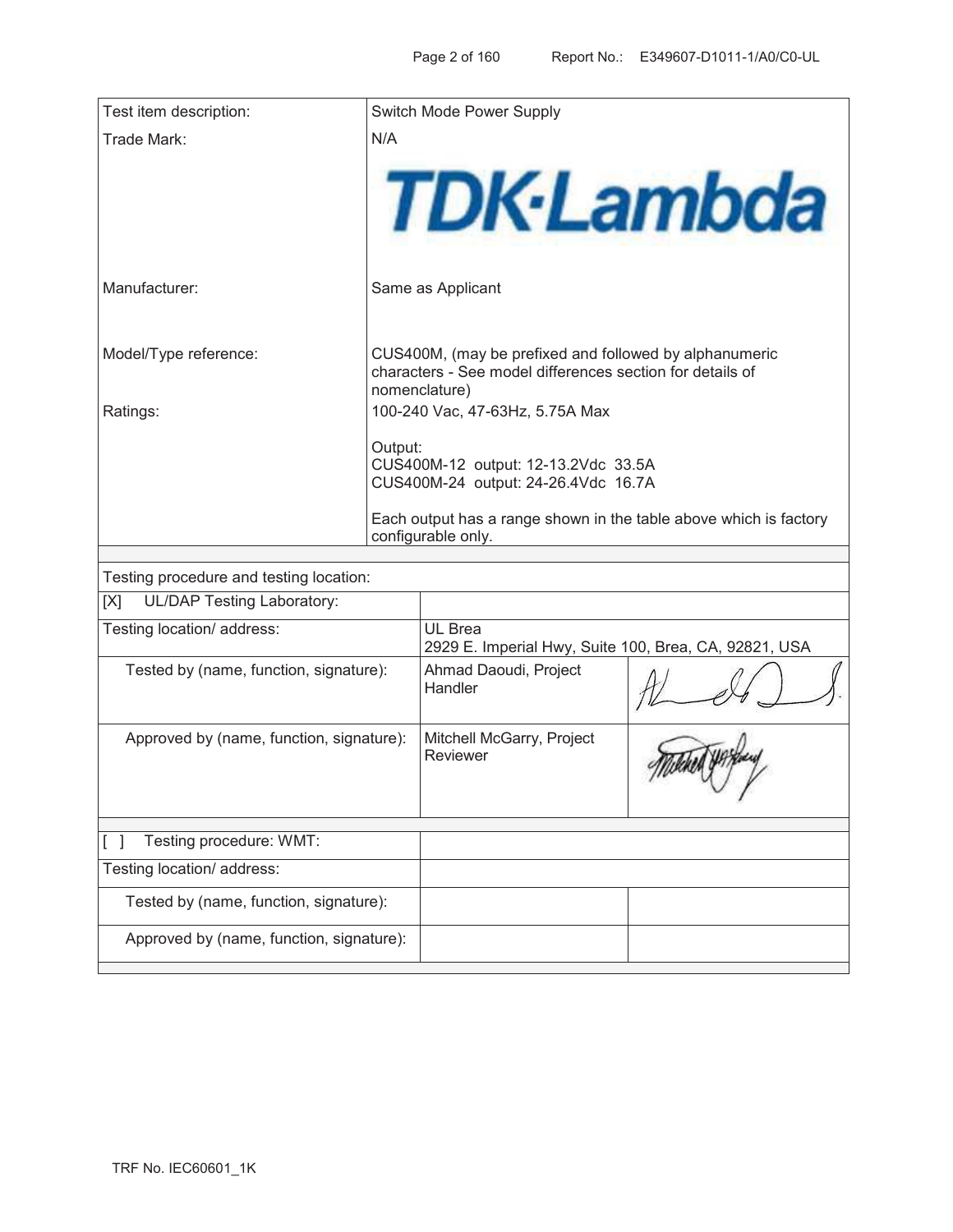List of Attachments (including a total number of pages in each attachment):

Refer to Appendix A of this report. All attachments are included within this report.

### Summary of testing

Tests performed (name of test and test clause): Testing location:

*Refer to the Test List in Appendix D of this report if testing was performed as part of this evaluation.*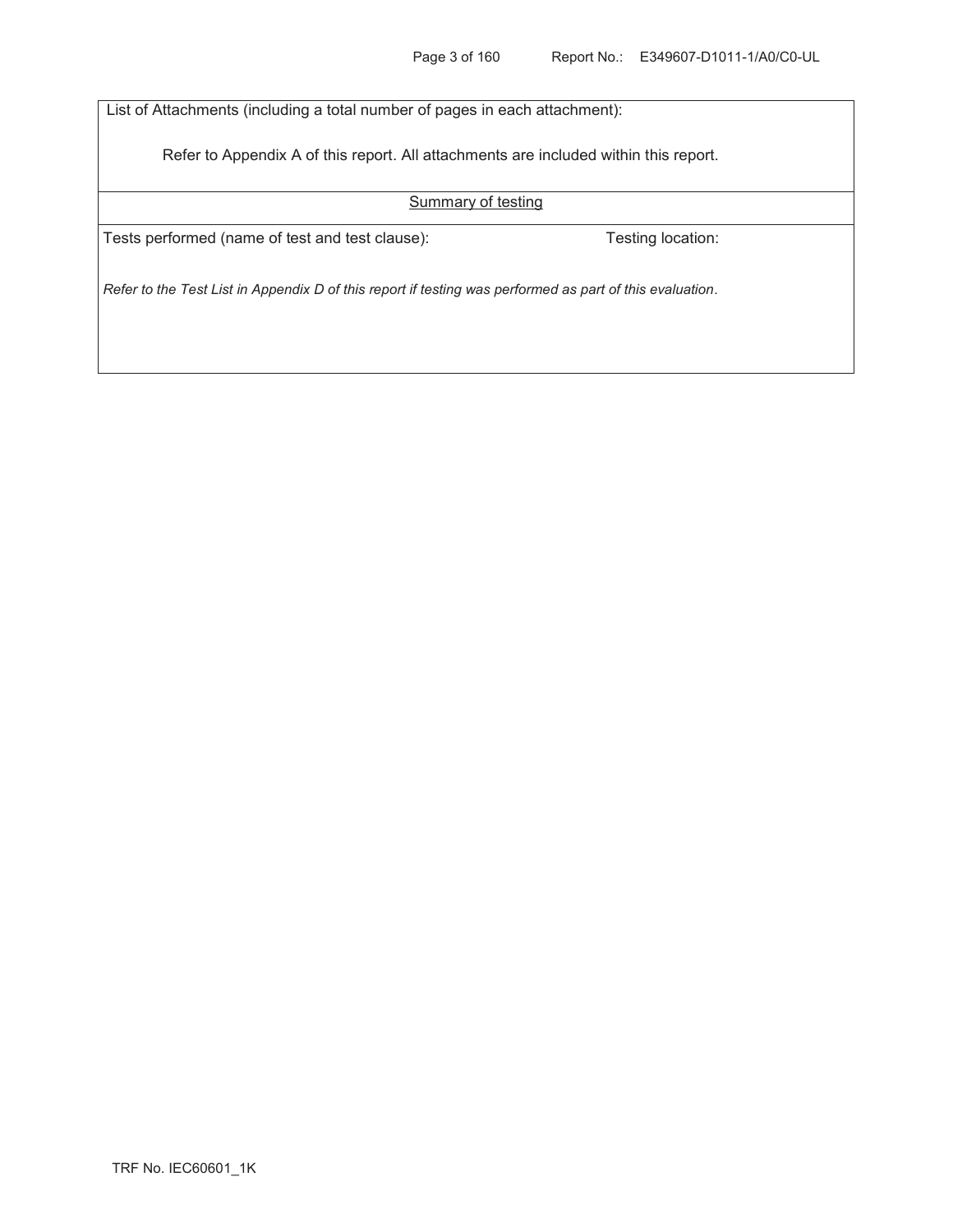#### Copy of marking plate

The artwork below may be only a draft. The use of certification marks on a product must be authorized by the respective owners of these marks.

*Refer to the enclosure(s) titled Marking Label in the Enclosures section in Appendix A of this report for a copy.*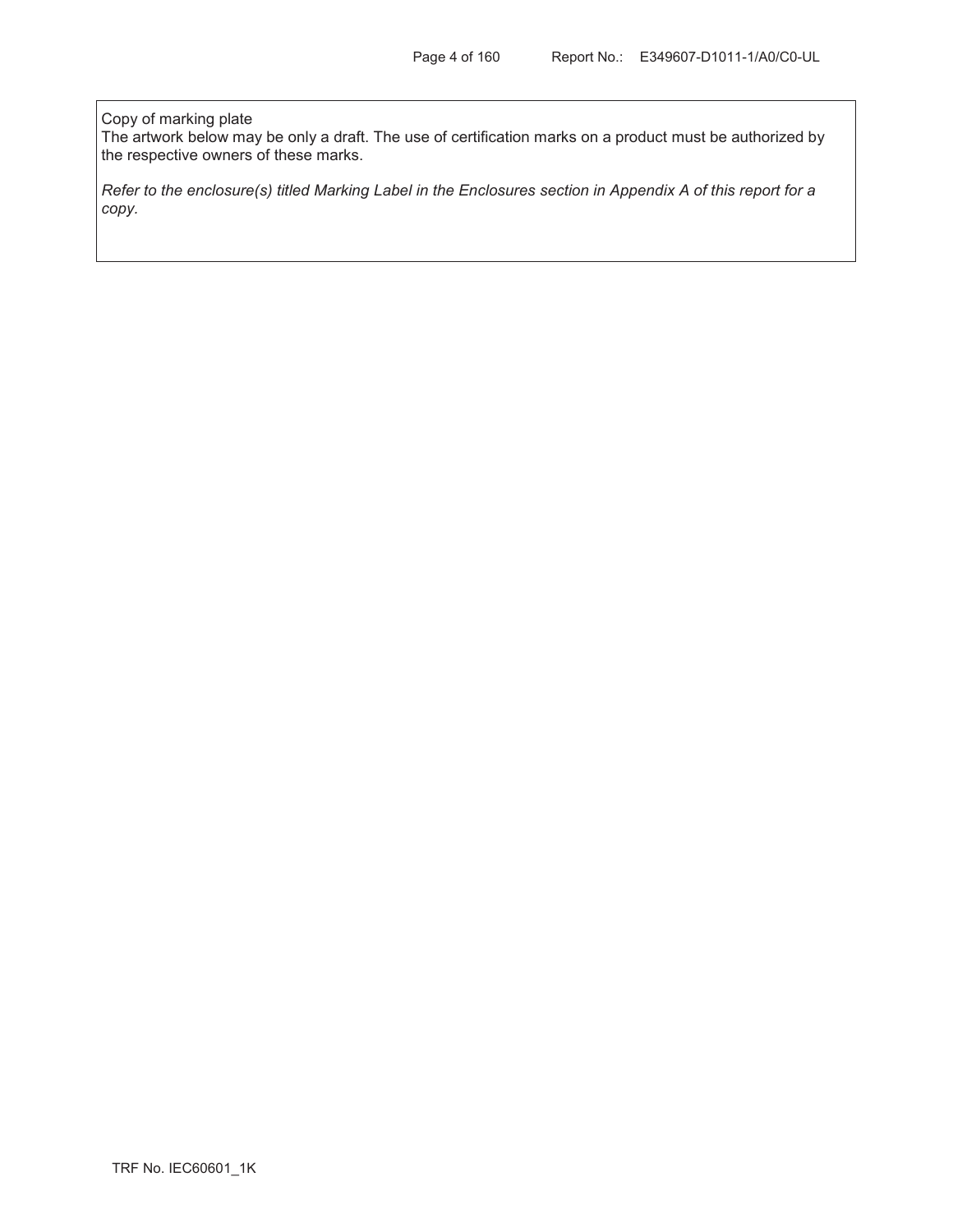| <b>GENERAL INFORMATION</b>                                                                                                                                                                                                                                                                                                                                                                                                                                                                                                                                                                                                                                                                                                                                                                                                                                                                                                                                                          |                                     |  |  |
|-------------------------------------------------------------------------------------------------------------------------------------------------------------------------------------------------------------------------------------------------------------------------------------------------------------------------------------------------------------------------------------------------------------------------------------------------------------------------------------------------------------------------------------------------------------------------------------------------------------------------------------------------------------------------------------------------------------------------------------------------------------------------------------------------------------------------------------------------------------------------------------------------------------------------------------------------------------------------------------|-------------------------------------|--|--|
| Test item particulars (see also Clause 6):                                                                                                                                                                                                                                                                                                                                                                                                                                                                                                                                                                                                                                                                                                                                                                                                                                                                                                                                          |                                     |  |  |
| Classification of Installation and Use:                                                                                                                                                                                                                                                                                                                                                                                                                                                                                                                                                                                                                                                                                                                                                                                                                                                                                                                                             | For Building-In                     |  |  |
| Device type (component/sub-assembly/ equipment/ system):                                                                                                                                                                                                                                                                                                                                                                                                                                                                                                                                                                                                                                                                                                                                                                                                                                                                                                                            | Component, Switch Mode Power Supply |  |  |
| Intended use (Including type of patient, application location):                                                                                                                                                                                                                                                                                                                                                                                                                                                                                                                                                                                                                                                                                                                                                                                                                                                                                                                     | To supply regulated power           |  |  |
| Mode of Operation:                                                                                                                                                                                                                                                                                                                                                                                                                                                                                                                                                                                                                                                                                                                                                                                                                                                                                                                                                                  | Continuous                          |  |  |
| <b>Supply Connection:</b>                                                                                                                                                                                                                                                                                                                                                                                                                                                                                                                                                                                                                                                                                                                                                                                                                                                                                                                                                           | To be determined in the end-product |  |  |
| Accessories and detachable parts included:                                                                                                                                                                                                                                                                                                                                                                                                                                                                                                                                                                                                                                                                                                                                                                                                                                                                                                                                          | None                                |  |  |
| Other Options Include:                                                                                                                                                                                                                                                                                                                                                                                                                                                                                                                                                                                                                                                                                                                                                                                                                                                                                                                                                              | None                                |  |  |
| Testing                                                                                                                                                                                                                                                                                                                                                                                                                                                                                                                                                                                                                                                                                                                                                                                                                                                                                                                                                                             |                                     |  |  |
|                                                                                                                                                                                                                                                                                                                                                                                                                                                                                                                                                                                                                                                                                                                                                                                                                                                                                                                                                                                     | 2019-08-04 to 2019-10-04            |  |  |
|                                                                                                                                                                                                                                                                                                                                                                                                                                                                                                                                                                                                                                                                                                                                                                                                                                                                                                                                                                                     | 2019-09-23 to 2019-10-07            |  |  |
| Possible test case verdicts:                                                                                                                                                                                                                                                                                                                                                                                                                                                                                                                                                                                                                                                                                                                                                                                                                                                                                                                                                        |                                     |  |  |
| - test case does not apply to the test object                                                                                                                                                                                                                                                                                                                                                                                                                                                                                                                                                                                                                                                                                                                                                                                                                                                                                                                                       | N/A                                 |  |  |
|                                                                                                                                                                                                                                                                                                                                                                                                                                                                                                                                                                                                                                                                                                                                                                                                                                                                                                                                                                                     | Pass (P)                            |  |  |
| - test object was not evaluated for the requirement                                                                                                                                                                                                                                                                                                                                                                                                                                                                                                                                                                                                                                                                                                                                                                                                                                                                                                                                 | N/E                                 |  |  |
| - test object does not meet the requirement                                                                                                                                                                                                                                                                                                                                                                                                                                                                                                                                                                                                                                                                                                                                                                                                                                                                                                                                         | Fail (F)                            |  |  |
| Abbreviations used in the report:                                                                                                                                                                                                                                                                                                                                                                                                                                                                                                                                                                                                                                                                                                                                                                                                                                                                                                                                                   |                                     |  |  |
| - normal condition: N.C.                                                                                                                                                                                                                                                                                                                                                                                                                                                                                                                                                                                                                                                                                                                                                                                                                                                                                                                                                            | - single fault condition: S.F.C.    |  |  |
| - means of Operator protection: MOOP                                                                                                                                                                                                                                                                                                                                                                                                                                                                                                                                                                                                                                                                                                                                                                                                                                                                                                                                                | - means of Patient protection: MOPP |  |  |
| General remarks:<br>"(See Attachment #)" refers to additional information appended to the report.<br>"(See appended table)" refers to a table appended to the report.<br>The tests results presented in this report relate only to the object tested.<br>This report shall not be reproduced except in full without the written approval of the testing laboratory.<br>List of test equipment must be kept on file and available for review.<br>Additional test data and/or information provided in the attachments to this report.<br>Throughout this report a point is used as the decimal separator.                                                                                                                                                                                                                                                                                                                                                                             |                                     |  |  |
| <b>GENERAL PRODUCT INFORMATION:</b>                                                                                                                                                                                                                                                                                                                                                                                                                                                                                                                                                                                                                                                                                                                                                                                                                                                                                                                                                 |                                     |  |  |
| <b>Report Summary</b>                                                                                                                                                                                                                                                                                                                                                                                                                                                                                                                                                                                                                                                                                                                                                                                                                                                                                                                                                               |                                     |  |  |
| All applicable tests according to the referenced standard(s) have been carried out.                                                                                                                                                                                                                                                                                                                                                                                                                                                                                                                                                                                                                                                                                                                                                                                                                                                                                                 |                                     |  |  |
| Refer to the Report Modifications for any modifications made to this report.                                                                                                                                                                                                                                                                                                                                                                                                                                                                                                                                                                                                                                                                                                                                                                                                                                                                                                        |                                     |  |  |
| <b>Product Description</b>                                                                                                                                                                                                                                                                                                                                                                                                                                                                                                                                                                                                                                                                                                                                                                                                                                                                                                                                                          |                                     |  |  |
| Products are component power supplies intended to be used as part of Medical Electrical Equipment.                                                                                                                                                                                                                                                                                                                                                                                                                                                                                                                                                                                                                                                                                                                                                                                                                                                                                  |                                     |  |  |
| The CUS400M is a power supply for building-in to end product equipment. It is available as open frame,<br>baseplate, U chassis, and U chassis and lid.<br>The power supply can be used as either a Class I or a Class II construction.<br>- For Class I construction, the power supply will need to be reliably earthed, professionally installed and<br>fixed with suitable, metal screws.<br>-For Class II construction no earthing connection is required. The power supply needs to be fixed so that it<br>is insulated from any unearthed accessible conductive part by reinforced insulation.<br>The power supply provides two fuses for input protection. One in the Live line and one in the Neutral line.<br>Option E uses one fuse only. This is fitted in the live line only.<br>The power supply is convection cooled. Due to the fact that air flow for cooling depends on end product<br>use, only convection cooling were considered during temperature measurement. |                                     |  |  |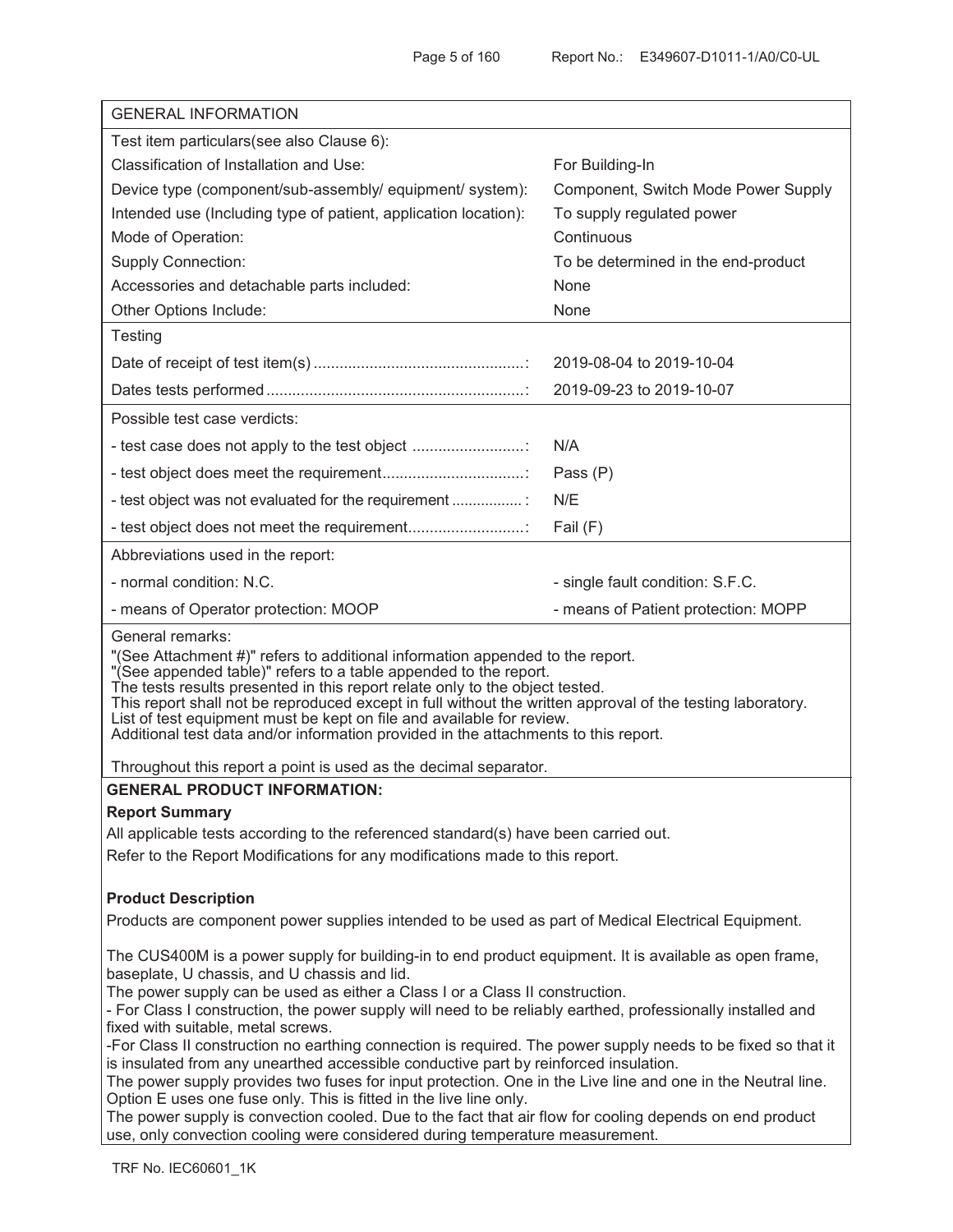The component temperatures listed in the additional information shall not be exceeded **Model Differences**  CUS400M models as described below: Units may be marked with a Product Code: CUS400M-xxVx/yyyy where x may be any number of numbers of left blank to indicate output voltage. V represents a decimal place when required or can be left blank. Y can be any number of letters (excluding B, C, U, A, F) when indicating non-safety related model differences. y can be B, C, U, A, F when indicating the standard options as listed below. Unit nomenclature may be prefixed by K, SP# and/or NS# followed by / or – (where # may be any number of characters indicating non-safety related model differences) Unit Nomenclature CUS400M-xxVx/yyyy Where: xxVx = Channel 1 output voltage from within the output voltage adjustment range from the Output Parameters Tables below yyyy = Unit options from list of standard unit options below, or non-safety related model differences: Blank = Open frame with potted baseplate; B = Unit provided with metal baseplate;  $C$  = Unit provided with M3 threaded inserts for underside mounting;  $U$  = Unit provided with U chassis; A = Unit provided with U chassis and cover; CONNECTOR OPTIONS: Blank = JST Connector fitted M = Molex Connector fitted FUSE OPTIONS: Blank = Unit is dual fused for each supply line (L and N);  $E =$  Unit is single fused in one supply line (L); SIGNAL, STANDBY OPTIONS: X2 = option board 2: 5V 2.0A standby supply, remote on/off (enable), dc good, ac fail, remote sense; X3 = option board 3: 12V 1.0A standby supply, remote on/off (enable), dc good, ac fail, remote sense; X5 = option board 5: 5V 2.0A standby supply, remote on/off (inhibit), dc good, ac fail, remote sense; X6 = option board 6: 12V 1.0A standby supply, remote on/off (inhibit), dc good, ac fail, remote sense; LEAKAGE CURRENT OPTIONS: Blank for standard leakage <250µA R = Reduced Leakage <150µA T = Tiny Leakage <50uA; FOR UNITS WITH NON-SAFETY RELATED CHANGES (Reduced OVP, current limit, etc.), the unit nomenclature is followed by "-NNNNL", where N is a string of numbers which identifies the unique requirement, and L is an optional letter starting with "A", which is incremented for any customer revision. Example: CUS400M-24/FE-0001A FOR NON-STANDARD UNITS WHICH REQUIRE A SAFETY FILE UPDATE, the unit nomenclature is prefixed with "NS-", and appended with "-NNNNL", where N is a string of numbers which identifies the nonstandard requirement. L is an optional letter starting with "A", which is incremented for any customer revision. Example: NS-CUS400M-12/FE-0002A Input Parameters

| Nominal input voltage: | 100-240Vac   |
|------------------------|--------------|
| Input Voltage Range:   | 85-264Vac    |
| Input Frequency Range: | $47 - 63$ Hz |
| Maximum input current: | 5.75Arms     |

TRF No. IEC60601\_1K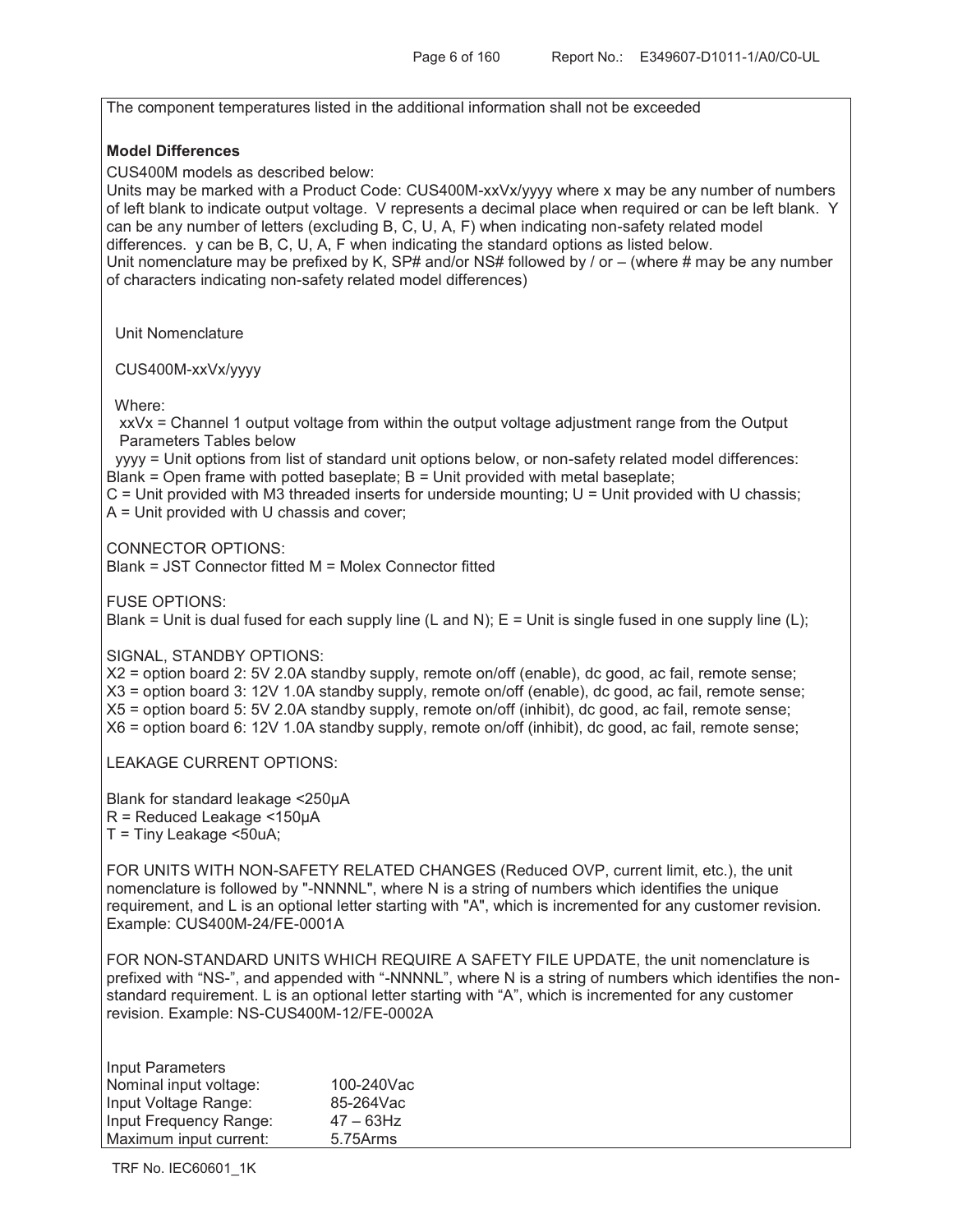All ratings apply for ambient temperatures up to 50°C (see variations and limitations below)Output power is reduced linearly by 10% for input voltages from 90 to 85Vac

### Output Parameters

|         | Vout          | Max        |   |          |    |
|---------|---------------|------------|---|----------|----|
| Model   | Range (V)     | lout $(A)$ |   | Pout (W) |    |
| 12      | $12 - 13.2$   | 33.5       |   | 400      |    |
| 24      | $24 - 26.4$   | 16.7       |   | 400      |    |
| Options |               |            |   |          |    |
| 5       | $4.9 - 5.1$   |            | 2 |          | 10 |
| 12      | $11.8 - 12.2$ | 0.83       |   | 10       |    |

Variations and limitations

Convection and conduction cooling, max ambient 70°C (Note 1)

Note 1. Maximum output power and current ratings are dependent on the ambient used in the end equipment.

### **Additional Information**

The following method must be used for determining the safe operation of PSUs.

The components listed in the following table must not exceed the temperatures given. To determine the component temperatures the heating tests must be conducted in accordance with the requirements of the standard in question. Consideration should also be given to the requirements of other safety standards. Test requirements include: PSU to be fitted in its end-use equipment and operated under the most adverse conditions permitted in the end-use equipment handbook/specification and which will result in the highest temperatures in the PSU. To determine the most adverse conditions consideration should be given to the end use equipment maximum operating ambient, the PSU loading and input voltage, ventilation, end use equipment orientation, the position of doors & covers, etc. Temperatures should be monitored using type K fine wire thermocouples (secured with cyanoacrylate adhesive or similar) placed on the hottest part of the component (out of any direct airflow) and the equipment should be run until all temperatures have stabilised.

| Circuit Ref.                             | Description                    | Max. Temperature (°C) |     |
|------------------------------------------|--------------------------------|-----------------------|-----|
| L1                                       | Choke                          | 105                   |     |
| L <sub>2</sub>                           | Boost choke                    |                       | 105 |
| L6, L7                                   | Common Mode Choke              | 105                   |     |
| C1, C9, C13, C14, C15                    | <b>Electrolytic Capacitors</b> | 105                   |     |
| C6, C7                                   | X Capacitor                    | 100                   |     |
| C5, C8, C10, C11, C12                    | Y Capacitors                   | 105                   |     |
| C <sub>2</sub> (option board, if fitted) | Y Capacitor                    | 105                   |     |
| TX1                                      | <b>Transformer Winding</b>     | 130                   |     |
| TX3 (option board, if fitted)            | <b>Transformer Winding</b>     | 130                   |     |
| XU203, XU204                             | Opto-Coupler                   | 110                   |     |
| XQ3                                      | <b>FET</b>                     | 130                   |     |
| J1                                       | Input Connector                | 105                   |     |

# **Technical Considerations**

The product was investigated to the following standards:

### Main Standard(s):

ANSI/AAMI ES60601-1: A1:2012, C1:2009/(R)2012 and A2:2010/(R)2012, CSA CAN/CSA-

C22.2 NO. 60601-1:14

From Country Differences:

- Austria: EN 60601-1:2006/A1:2013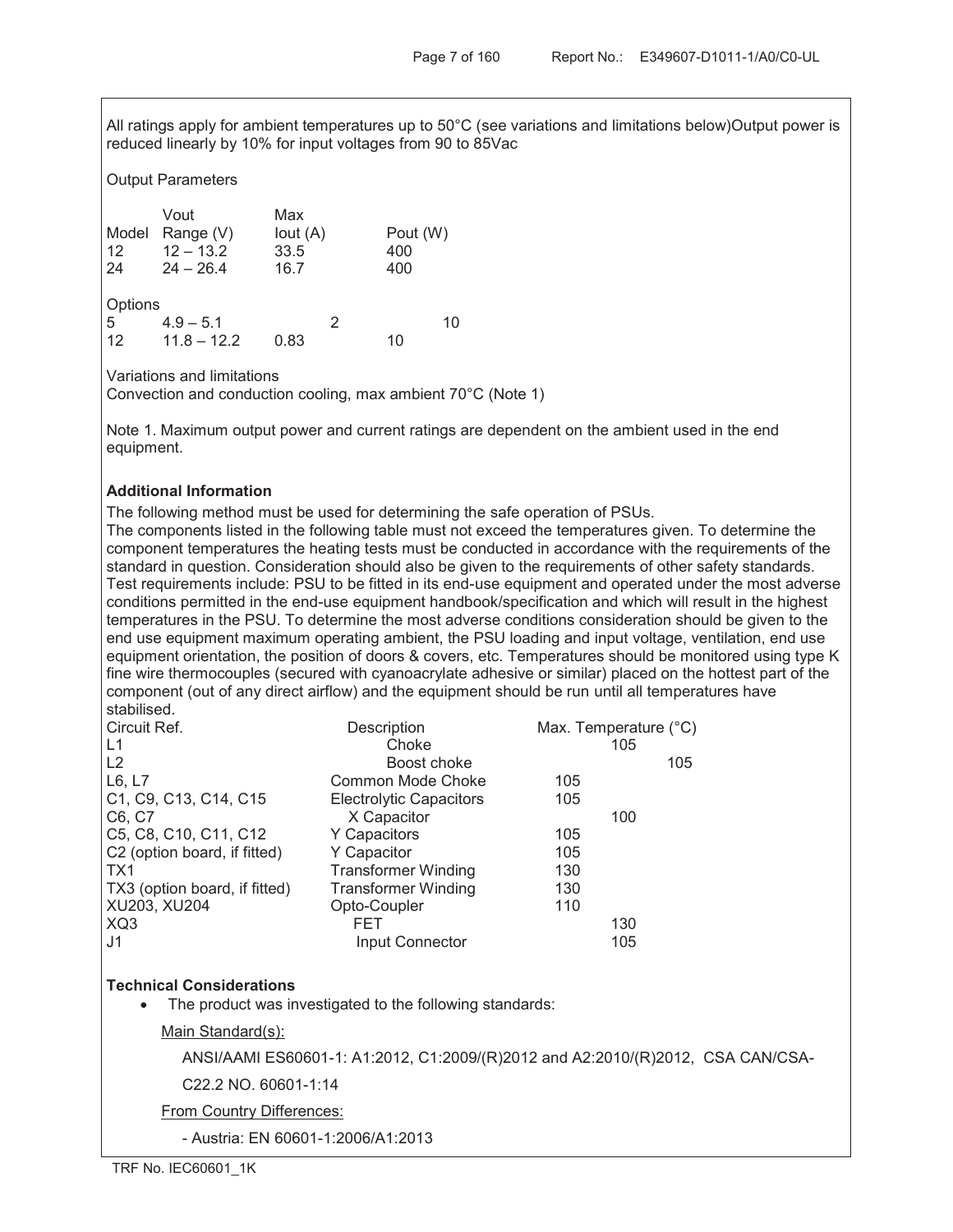- Korea, Republic of: KS C IEC 60601-1
- USA: AAMI/IEC 60601-1:2005 + AMD 1:2012
- Canada: CSA CAN/CSA-C22.2 NO. 60601-1:14
- United Kingdom: BS EN 60601:2006 A1
- Sweden: SS-EN 60601-1:2006+A11:2011+A1:2013+AC1:2014+A12:2014
- Japan: National standard JIS T 0601-1:2017 (IEC 60601-1:2005 + A1:2012(MOD))

## Additional Standards:

- The following additional investigations were conducted: N/A
- The product was not investigated to the following standards or clauses: Scope of Power Supply evaluation defers the following clauses to the be determined as part of the end product: Clause 7.5 (Safety Signs), Clause 7.9 (Accompanying Documents), Clause 9 (ME Hazard), Clause 10 (Radiation), Clause 14 (PEMS), Clause 16 (ME Systems), Clause 17 (Electromagnetic Compatibility).

Scope of Power Supply evaluation excludes the following:

Patient applied parts clauses: 4.6, 7.2.10, 8.3, 8.5.2, 8.5.5, 8.7.4.7-8.7.4.9, 8.9.1.15

Battery related clauses: 7.3.3, 15.4.3

Hand Control related clauses: 8.10.4

Oxygen related clauses: 11.2.2

Fluids related clauses: 11.6.2 – 11.6.4

Sterilization clause: 11.6.7

Biocompatibility Clause: 11.7 (ISO 10993)

Motor related Clauses: 13.2.13.3, 13.4

Heating Elements related clause: 13.2

Flammable Anaesthetic Mixtures Protection: Annex G

Annex Z of EN standards for compliance with the MDD

- The following accessories were investigated for use with the product: None.
- The product is Classified only to the following hazards: Casualty, Fire, Shock
	- The degree of protection against harmful ingress of water is: Ordinary
	- Software is relied upon for meeting safety requirements related to mechanical, fire and shock: No
	- The product is suitable for use in the presence of a flammable anaesthetics mixture with air
	- or oxygen or with nitrous oxide: No
	- Manufacturer's Recommended Ambient: 50°C
	- Options included: See model differences.

### **Engineering Conditions of Acceptability**

When installed in an end-product, consideration must be given to the following: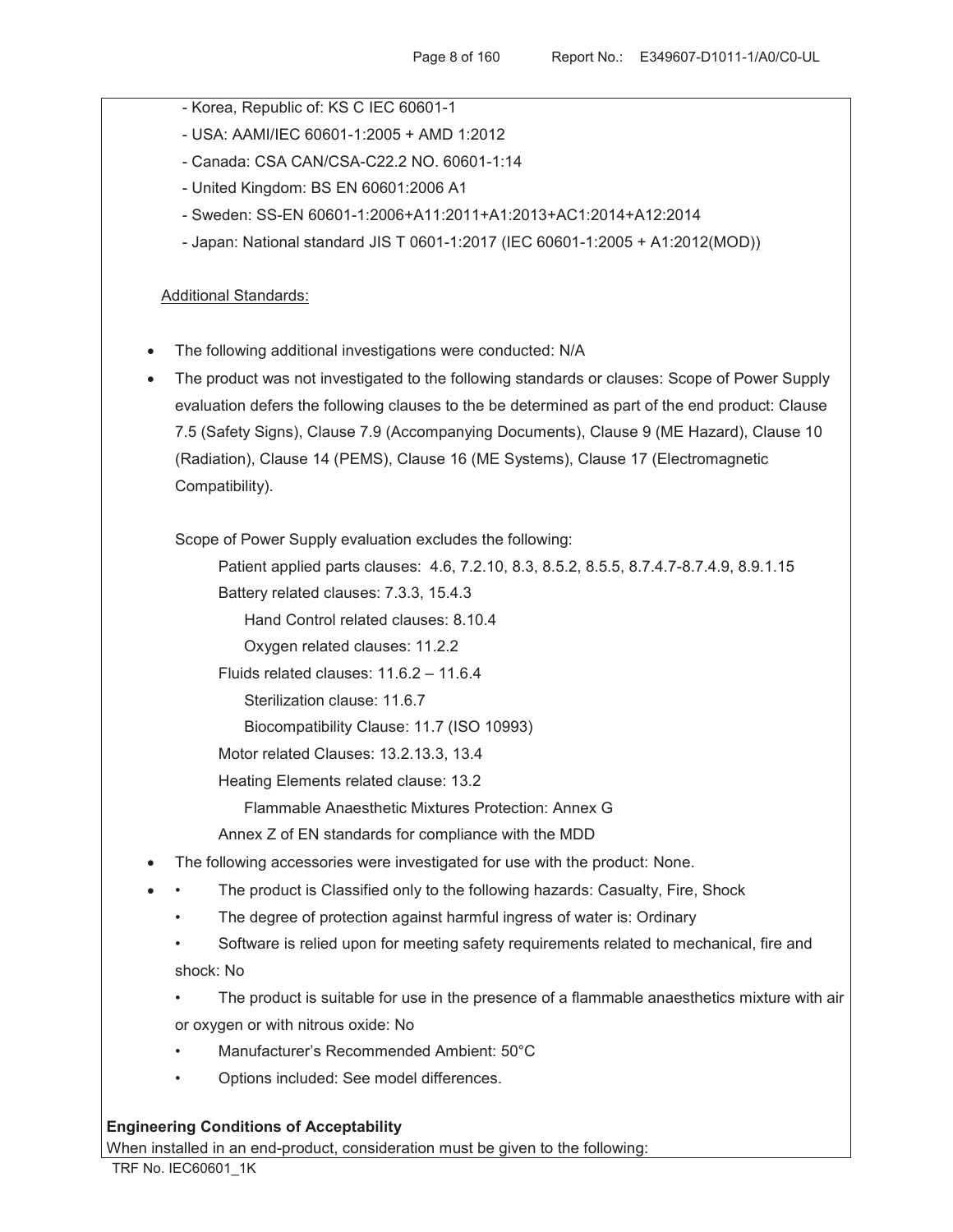For use only in or with complete equipment where the acceptability of the combination is determined by Underwriters Laboratories Inc. When installed in an end-product, consideration must be given to the following:

• Considerations to the applied parts requirement, to be conducted as end-product

•. The need for airflow across units not provided with a fan shall be determined as part of the end-product evaluation.

• Attention to the temperature limit or the components below and shall be considered in the end-use application when determining the appropriate level of airflow across the unit.

| Circuit Ref.                  | Description                    | Max. Temperature (°C) |
|-------------------------------|--------------------------------|-----------------------|
| L1                            | Choke                          | 105                   |
| L2                            | Boost choke                    | 105                   |
| L6, L7                        | Common Mode Choke              | 105                   |
| C1, C9, C13, C14, C15         | <b>Electrolytic Capacitors</b> | 105                   |
| C6, C7                        | X Capacitor                    | 100                   |
| C5, C8, C10, C11, C12         | Y Capacitors                   | 105                   |
| C2 (option board, if fitted)  | Y Capacitor                    | 105                   |
| TX1                           | <b>Transformer Winding</b>     | 130                   |
| TX3 (option board, if fitted) | <b>Transformer Winding</b>     | 130                   |
| XU203, XU204                  | Opto-Coupler                   | 110                   |
| XQ3                           | FET                            | 130                   |
| l J1                          | Input Connector                | 105                   |

• The output circuits have not been evaluated for direct patient connection (Type B, BF or CF).

• The input/output connectors are not acceptable for field connections, they are only intended for factory wiring inside the end-use product.

• The component shall be installed in compliance with the enclosure, mounting, marking, spacing, and separation requirements of the end use application.

• Power supply provides the following MOPP (means of patient protection)/MOOP (means of operator protection):

2 MOPP based upon a working voltage 240 Vrms, 448 Vpk between Primary to Secondary,

1 MOPP based upon a working voltage 240 Vrms, 571 Vpk between Primary and Earth, and 1 MOPP based upon a working voltage 240 Vrms between Secondary and Earth (or Secondary side mounting holes).

• Proper bonding to the end-product main protective earthing termination is required for Class 1 implementation.

• The product was submitted and tested for use at the manufacturer's recommended ambient temperature (Tmra) of 50°C at Full Load and 70°C at Half Load.

• Magnetic devices TX1 (12V & 24V Models) and TX3 (12V & 24V Models) employ a Class F (155°C) or higher insulation system. See Critical component list for details.

• The PWB is rated 130°C.

• The products were tested on a 20 A branch circuit. If used on a branch circuit greater than this, additional testing may be necessary.

• Additional fusing may be required in the end product to meet the requirement of Cl. 8.11.5, Mains fuses and Over Current Release. The product is tested and provided with dual fuses. Single fuse model is provided with a model designation identifier "E" – See Model differences for details.